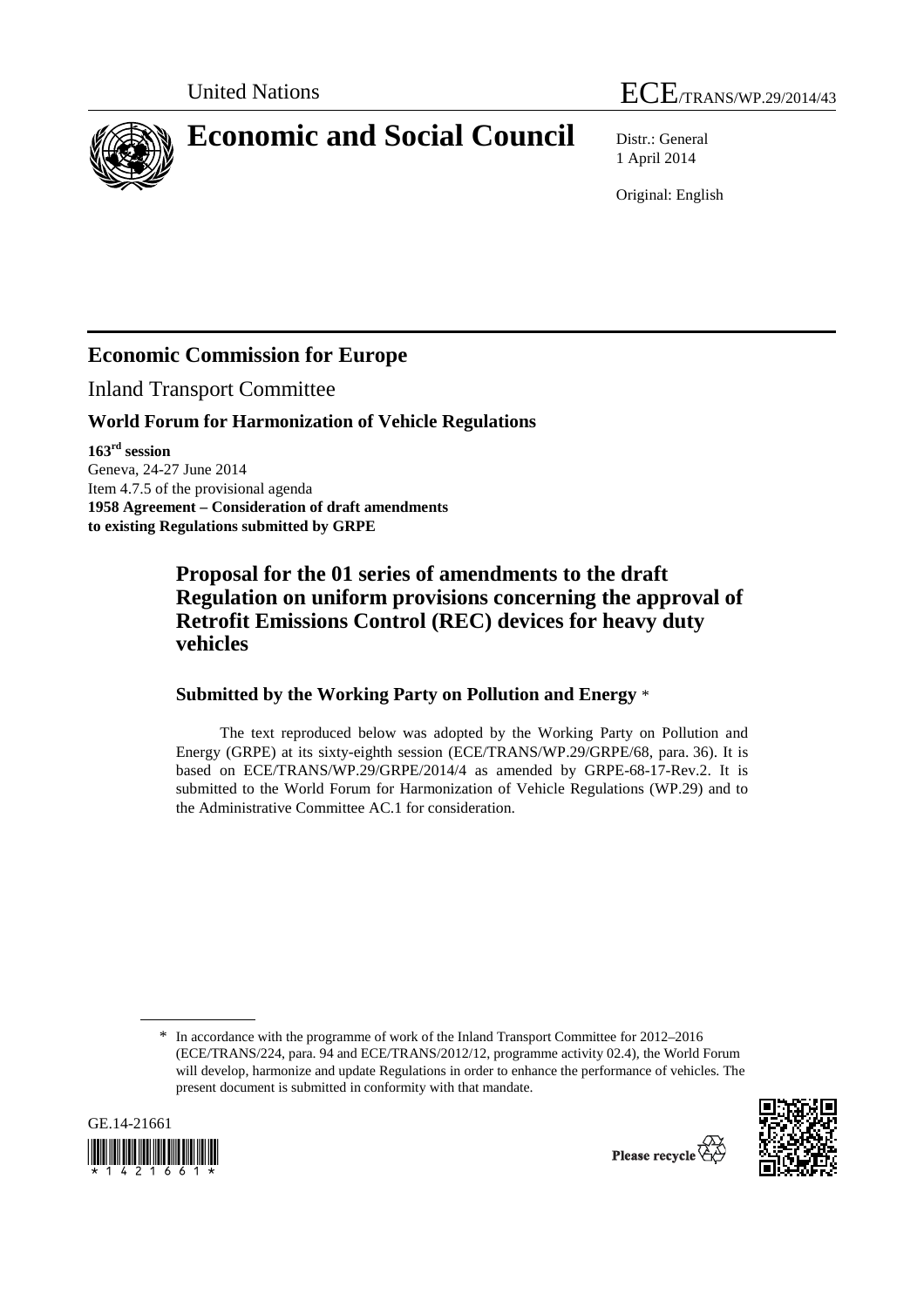*Paragraph 1.*, amend to read:

#### "**1. Purpose**

This Regulation provides a harmonized method for the classification, evaluation and approval of Retrofit Emission Control (REC) systems for particulate matter (PM), for oxides of nitrogen (NO<sub>x</sub>), or for both PM and  $NO<sub>x</sub>$ , and for the determination of the levels of emissions from compressionignition (CI) engines used in applications within the scope indicated in paragraph 2.

The Regulation provides a framework for approval of RECs for different applications with corresponding environmental performance levels and for the identification in Type Approval of those levels."

*Paragraph 3.5.*, amend to read:

"3.5. "*Class IIA or IIB retrofit emission control device (REC)*" means a REC device which is intended to control particulate matter emissions only, and which does not increase the direct tailpipe  $NO<sub>2</sub>$  emissions by more than the percentage specified in paragraph 8.4.2 based on the engine baseline emission  $NO<sub>2</sub>$  level."

*Paragraph 6.2.*, amend to read:

"6.2. An approval number shall be assigned to each REC approved. Its first two digits (at present 01 according to this series of amendments) shall indicate the series of amendments incorporating the most recent major technical amendments made to the Regulation at the time of issue of the approval. The same type approval number shall not be assigned to another REC."

*Add a new paragraph 7.5.4.*, to read:

"7.5.4. The filter of a particulate reduction REC or a combined PM and NOx reduction REC shall be designed and constructed in a way that in can only be installed in one direction. Intentionally or unintentionally reversing the filter shall be physically impossible."

*Paragraph 8.3.1.*, amend Table 1 to read:

"8.3.1. The reduction level of a REC system is characterised by means of its reduction efficiency as specified in Table 1:

#### Table 1 **Reduction levels**

| ncuucuon ic vers   |                                    |                 |  |  |  |  |  |  |  |  |  |
|--------------------|------------------------------------|-----------------|--|--|--|--|--|--|--|--|--|
|                    | Minimum reduction efficiency $(%)$ |                 |  |  |  |  |  |  |  |  |  |
|                    | PM mass                            | NO <sub>X</sub> |  |  |  |  |  |  |  |  |  |
| Reduction level 01 | 90                                 | 60              |  |  |  |  |  |  |  |  |  |
|                    |                                    |                 |  |  |  |  |  |  |  |  |  |

"

*Paragraph 8.4.2.*, amend to read:

"8.4.2. For a Class IIA REC, the  $NO<sub>2</sub>$  incremental increase shall not be more than 20 percentage points greater than the level recorded when no REC is fitted (baseline). As an example, if baseline  $NO<sub>2</sub>$  is 10 per cent of  $NO<sub>x</sub>$ , the maximum permitted  $NO_2$  emission with the REC is 30 per cent of  $NO_x$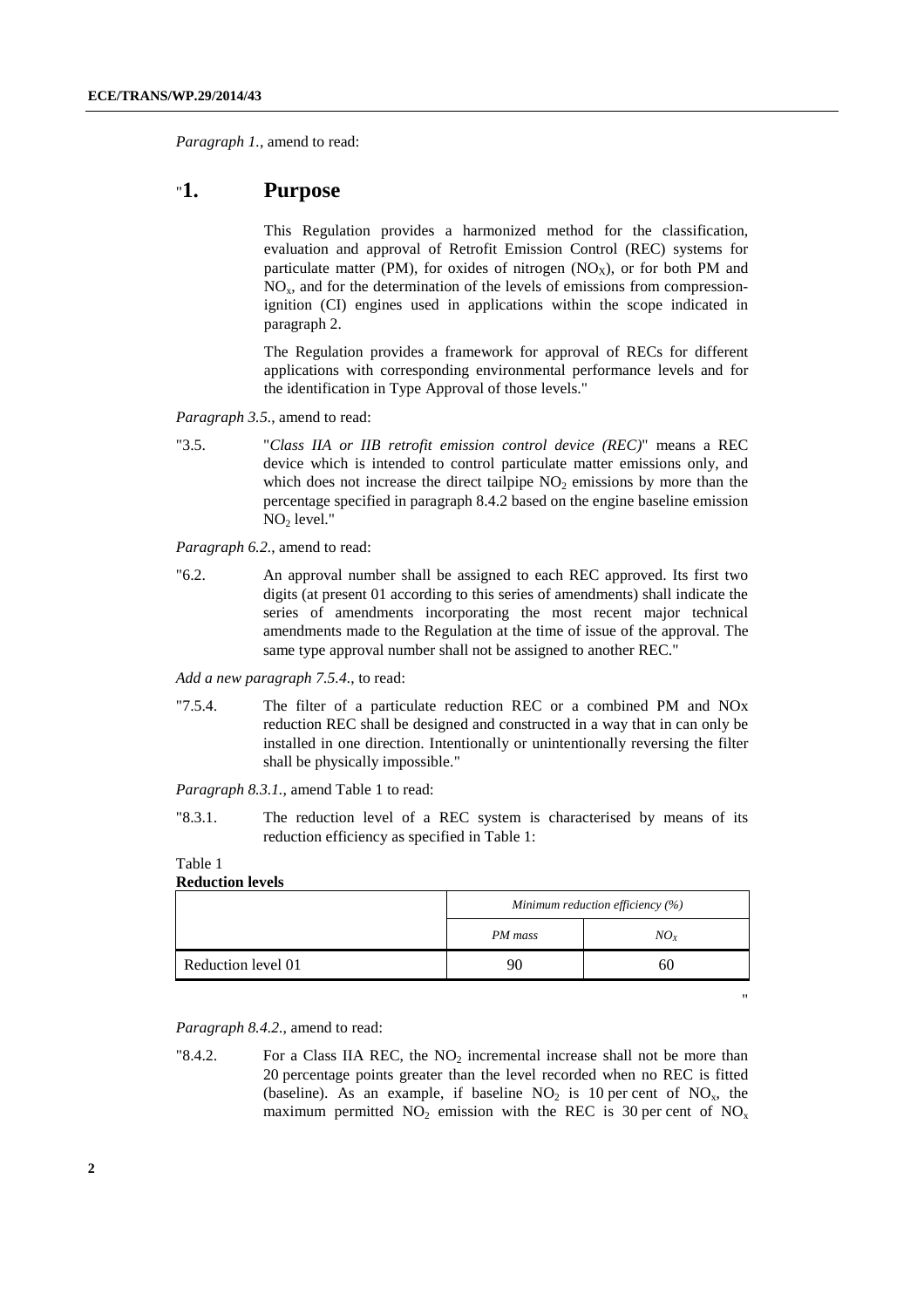measured as defined in Annex 5. For a Class IIB REC, the  $NO<sub>2</sub>$  incremental increase shall be no more than 30 percentage points."

*Paragraph 8.5.*, amend (also adding paragraphs 8.5.1. to 8.5.4.) to read:

- "8.5. Particle number emissions requirements
- 8.5.1. Class I, Class IIA or IIB and Class IV REC approved to PM Reduction Level 01 shall provide a reduction efficiency for particle number of at least 97% from the engine baseline emissions of the test engine as defined in paragraph 12 when measured using the test procedure(s) set out in this Regulation.
- 8.5.2. Direct sampling from raw exhaust gas prior to dilution is permitted. The dilution ratios of the particle number diluters (PND1 and PND2 of the particle transfer system, as defined in Regulation 49) shall then be adapted to the measurement range of the particle number counter (PNC).
- 8.5.3. The particle number reduction efficiency is determined as the difference of 1 minus the penetration, which is the ratio between the particle number emissions downstream of the REC system and the particle number emission of the engine system before fitment of the REC. The particle number reduction efficiency is indicated as a percentage. The particle number reduction efficiency shall be determined for the appropriate test cycle as defined in paragraph 8.3.2.

reduction efficiency (percent) =  $(1 - (E_{REC} \div E_{Base})) \times 100$ .

8.5.4. If two particle number measurement systems are used in parallel for measurement of the particle number reduction efficiency, they shall give measurements within 5% of each other when measuring simultaneously from the same sample point."

*Paragraph 11.3.*, amend to read:

- "11.3. The emission control system of the original engine manufacturer shall not be modified, except for:
	- (a) Modifications allowed by written permission of the original engine manufacturer; or
	- (b) In the case of a Class I, Class IIA or Class IIB REC, replacement of an existing diesel oxidation catalyst providing that:
		- (i) The requirements of paragraph 8.4. are met; and
		- (ii) The retrofitted engine system meets at least the limits for the stage to which the base engine was approved for each of the other controlled pollutants relevant to that stage;
	- (c) The installation of temperature and/or pressure measuring probes at the entrance of the  $NO<sub>x</sub>$  reduction REC system including the dosing unit."

*Add a new paragraph 26.*, to read:

#### **"26. Transitional provisions**

26.1. As from the official date of entry into force of the 01 series of amendments, no Contracting Party applying this Regulation shall refuse to grant and refuse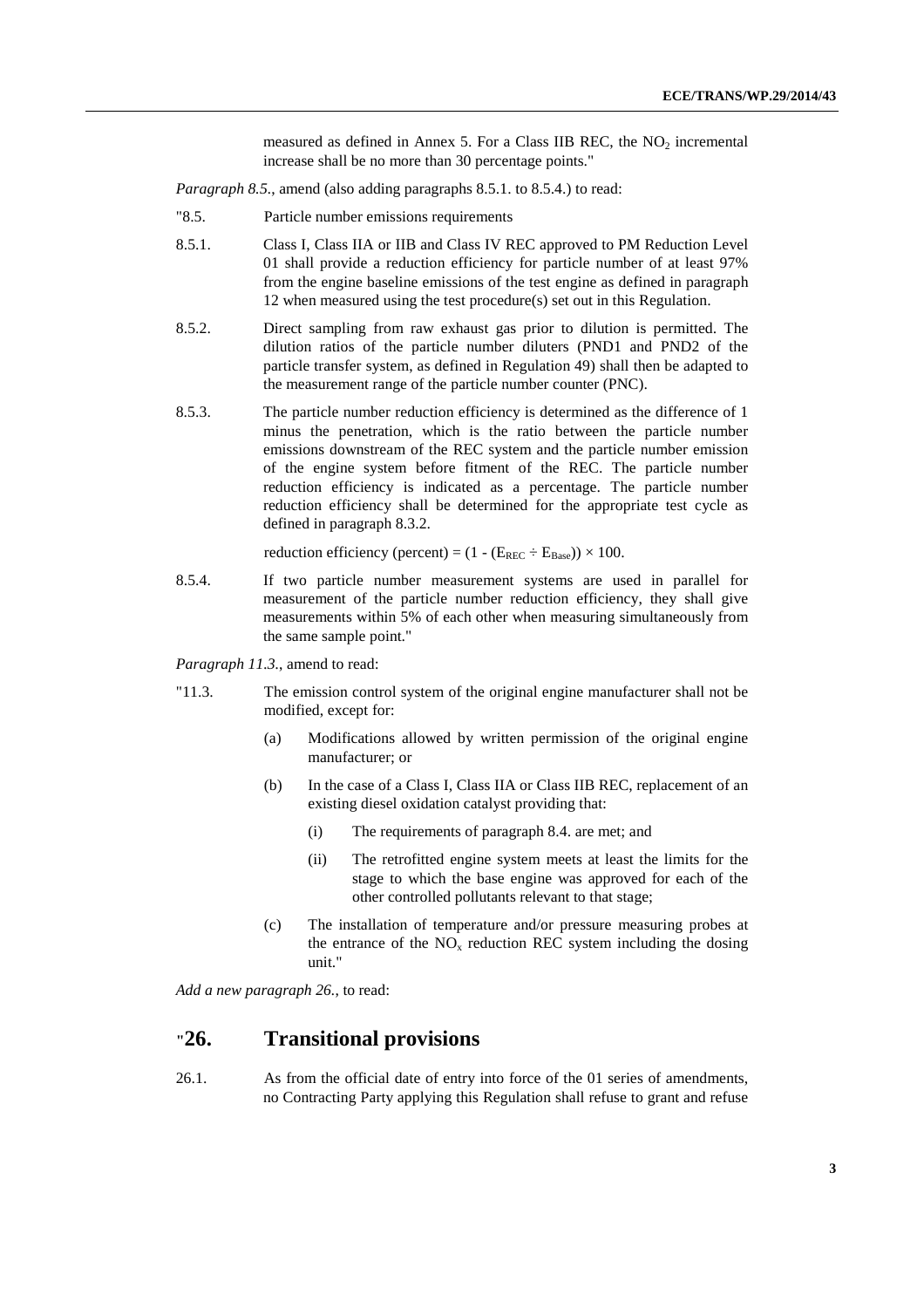to accept UN Type Approval under this Regulation as amended by the 01 series of amendments.

- 26.2. As from the official date of entry into force of the 01 series of amendments, Contracting Parties applying the 01 series of amendments of this Regulation may refuse the type approval of RECs which do not meet the requirements of the 01 series of amendments to this Regulation.
- 26.3. Contracting parties applying this Regulation may continue to grant approvals to those RECs which comply with any previous level of this Regulation provided that the RECs are intended for the use in Contracting Parties that apply the relevant requirements in their national legislation."

*Annex 4*, amend to read:

#### "**Annex 4**

#### **Arrangement of the REC Type-Approval mark**

Model A

(See paragraph 5 of this Regulation)



 $a = 8$  mm min

 The above example type-approval mark affixed to a REC shows that the type concerned has been approved in the Netherlands (E 4), pursuant to Regulation No. [nnn] under type-approval No. 011234. The first two digits of the type-approval number indicate that the approval was granted in accordance with the requirements of Regulation No. [nnn] in the form amended by this series. The approval mark shall also show the Class of REC (I, IIA, IIB, III or IV)."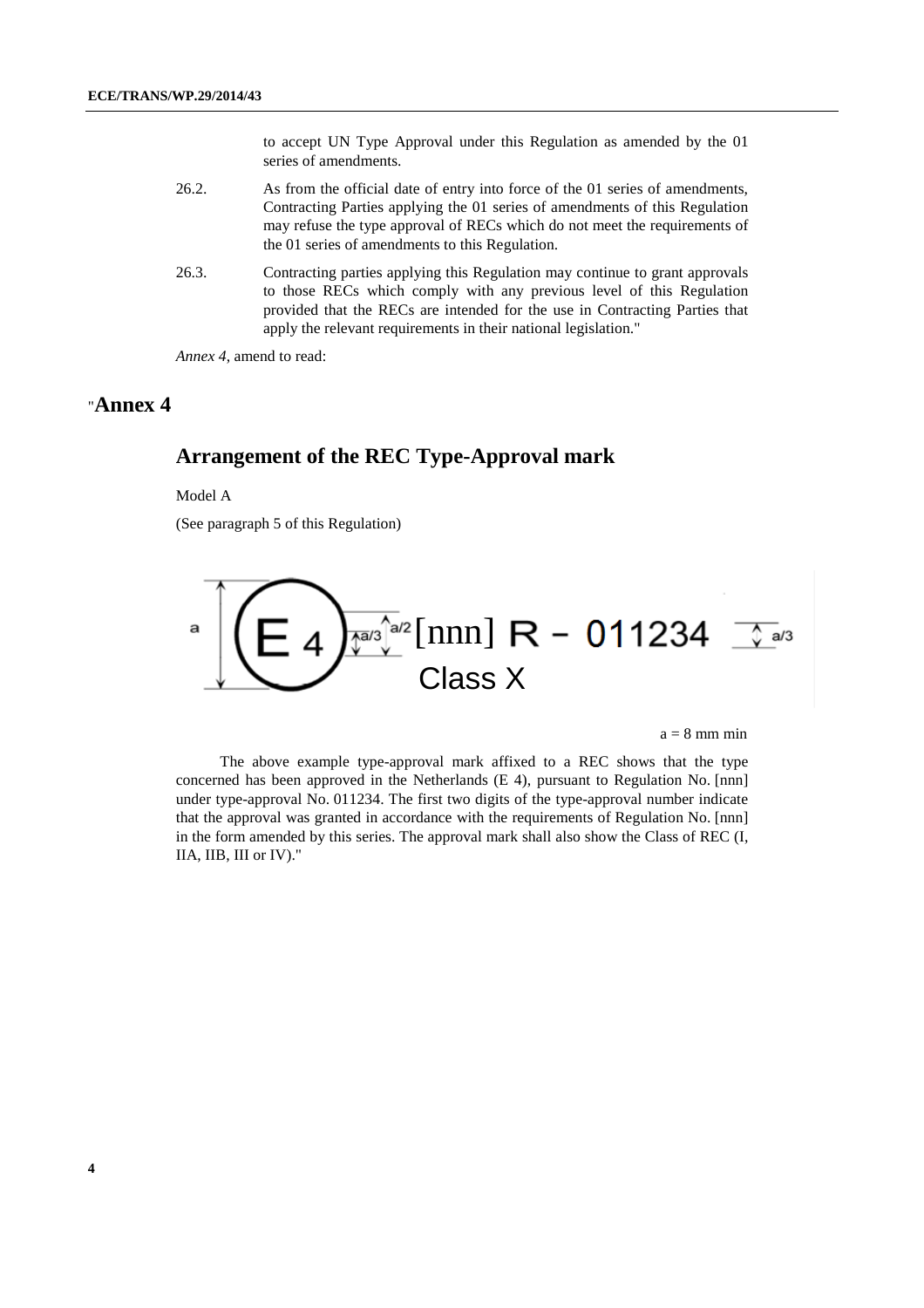*Annex 8*, amend to read:

#### "**Annex 8**

# **Test sequences**

1. Test sequence for particulate reduction REC



Incremental increase in<br> $NO<sub>2</sub>$  not more than  $30\%$ 

Class IIB **REC**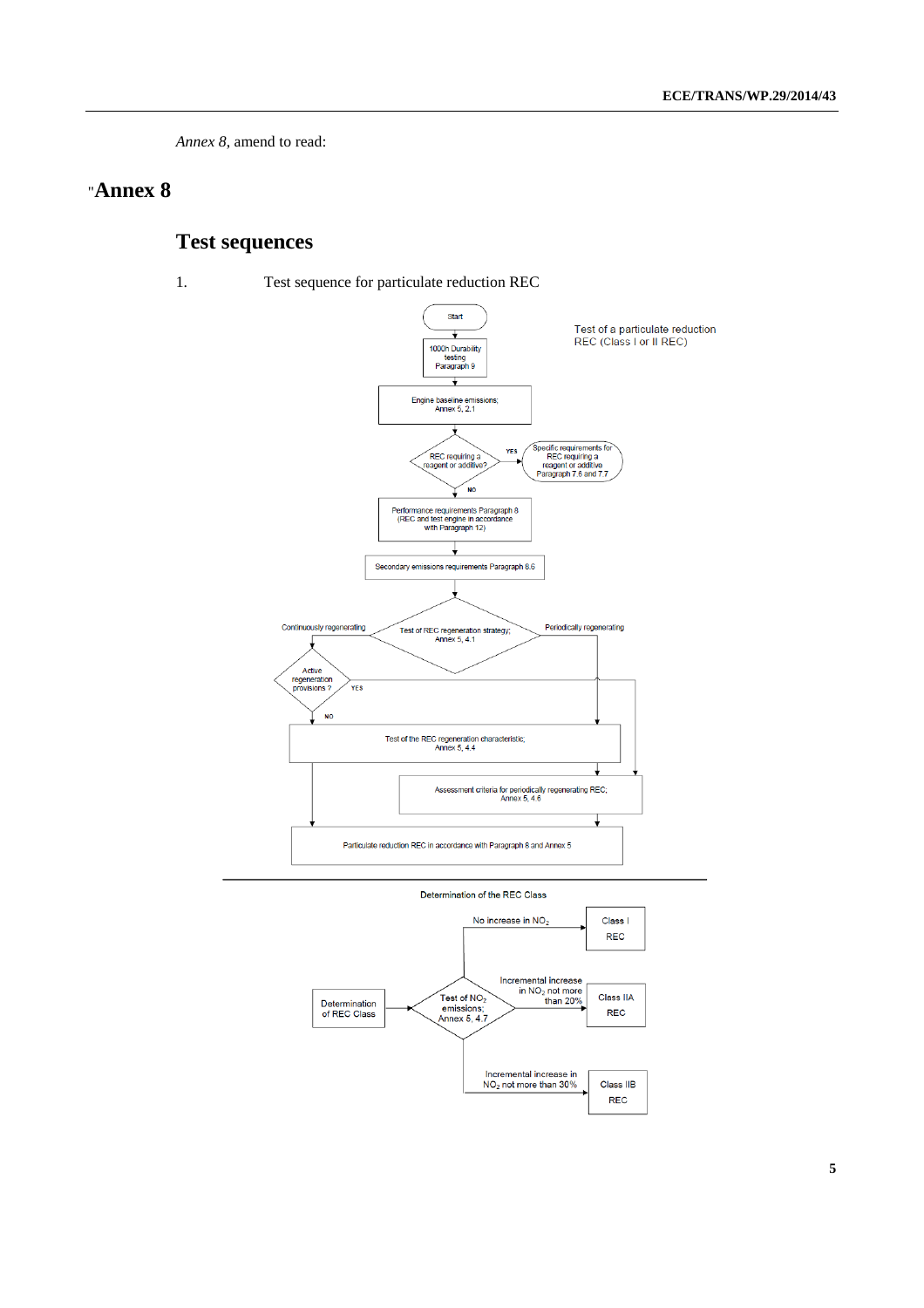2. …"

*Annex 9*, amend to read:

### "**Annex 9**

# **Limit value equivalence tables**

- 1. The requirements for each type of REC in terms of meeting the limits of the next more stringent emission stage, as required by paragraph 8.2. of this Regulation, are illustrated in the tables below.
- 2. The tables below show emission limits in g/kWh that would have to be met in order to achieve equivalence to the standard shown from each baseline.
- 3. The efficiency requirements detailed in paragraph 8.3. of this Regulation may require that the measured emissions are lower than these limit values.